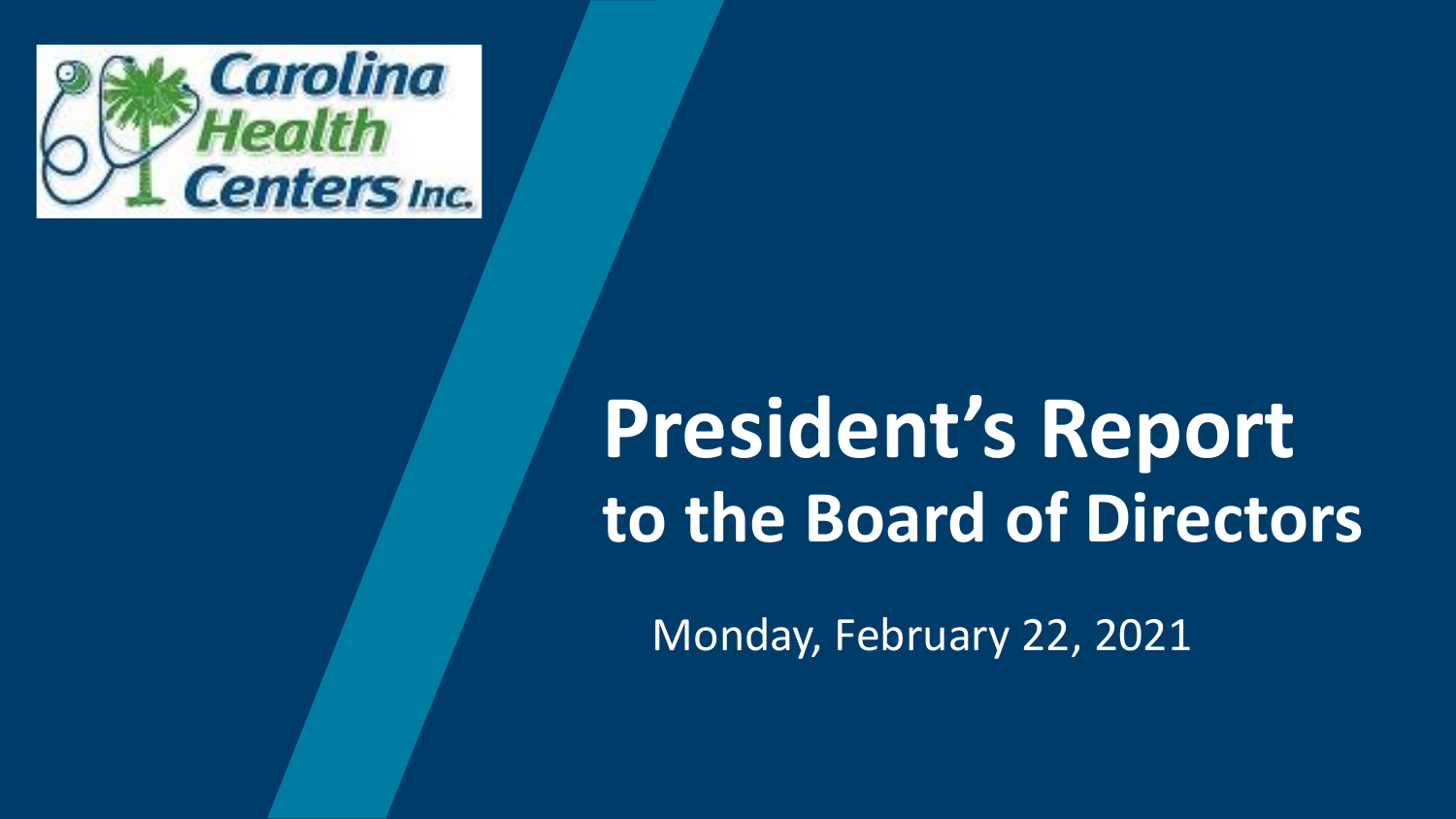### • On the Federal front:

- Funding:
	- Both President Biden and House E&C Committee are proposing significant support for the Community Health Center Program in their proposed relief packages (reference February 15, 2021 Monday Message)
- Covid Response:
	- Plan for direct allocation to community health centers
	- National Governor's Association letter to President Biden emphasizing the importance of close coordination between state government and health centers receiving direct allocation
- Continued assault on 340B:



- Intense advocacy and education on the Hill to nullify the Executive Order regarding insulin;
- NACHC blog post to be followed by upcoming Twitter Chat;
- NACHC's Administrative Dispute Resolution filing delayed waiting for seating of ADR Board;
- PhRMA has a lawsuit challenging legality of the ADR;
- Lilly, Astra Zeneca, Sanofi have filed suit challenging the Advisory Opinion by the General Counsel for HHS; and
- We are gathering support on the Hill in the form of a "Dear Colleague" letter.

# **Advocacy & Health Policy**

**[www.hcadvocacy.org](http://www.hcadvocacy.org/)**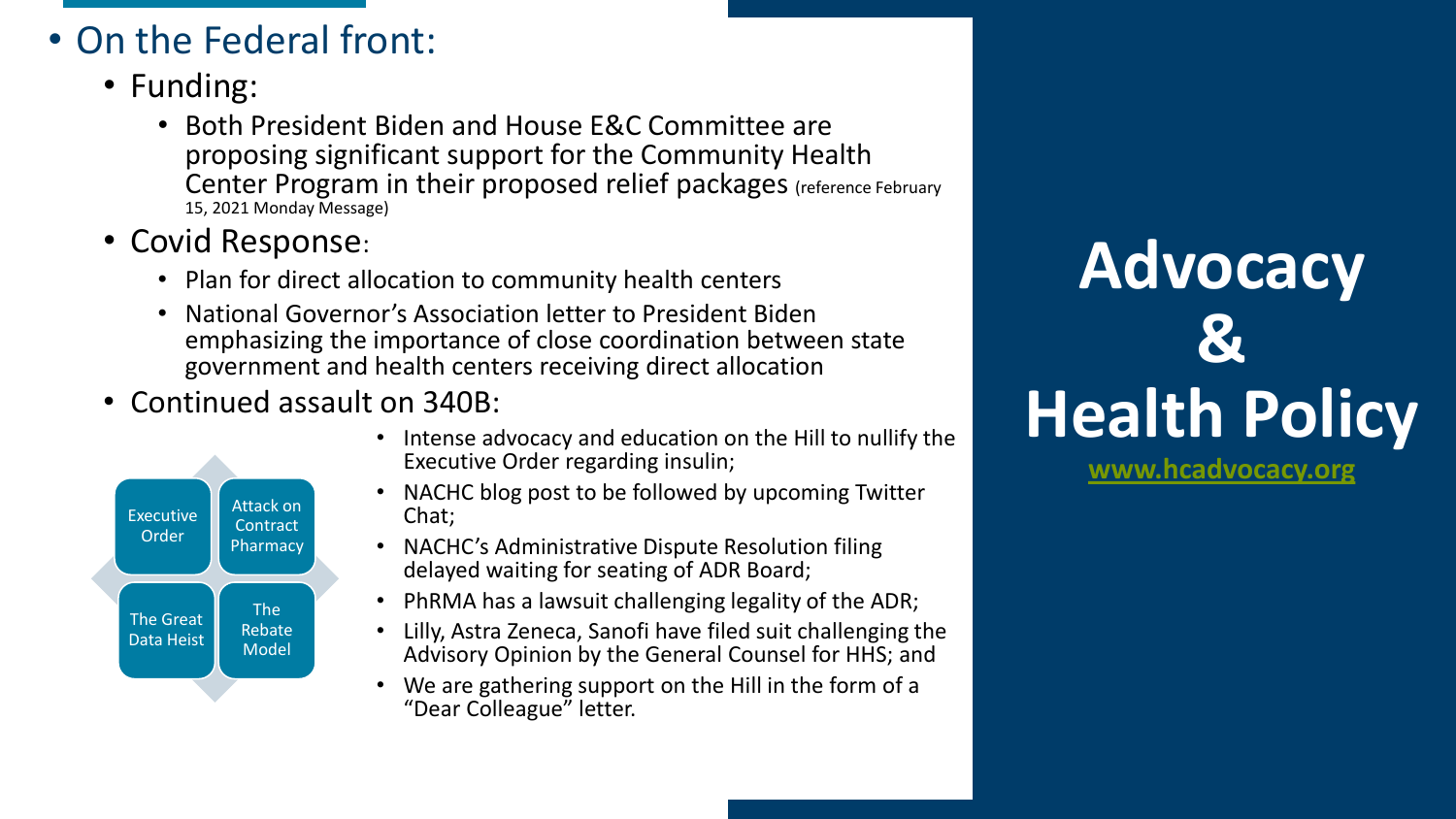- The deadline for House members to sign the current "Dear Colleague" on 340B has been extended through Thursday 2/25.
- *[Dear Colleague](https://340breport.com/wp-content/uploads/2021/02/Draft-US-House-340B-sign-on-letter-02.04.2021.pdf)* is addressed to HHS Secretary-nominee Xavier Becerra and copied to Acting Secretary Norris Cochran. It asks Becerra, upon confirmation, to
	- Begin assessing civil monetary penalties on manufacturers that deny 340B pricing to covered entities in violation of their obligations under the 340B statute
	- Require manufacturers to refund covered entities the discounts they have "unlawfully withheld since 2020"
	- Halt, through guidance or other means, any attempt to unilaterally change 340B upfront discounts to post-sale rebates
	- Immediately seat the new 340B administrative dispute resolution (ADR) panel to begin processing disputes within the program.
- This letter is sponsored by the same bipartisan group of six House members that got 217 total representatives last fall—173 Democrats and 44 Republicans—to sign a letter opposing efforts to replace up-front 340B drug discounts with back-end rebates. As Friday February 12th, 112 House Members (85 Democrats, 27 Republicans) have signed on.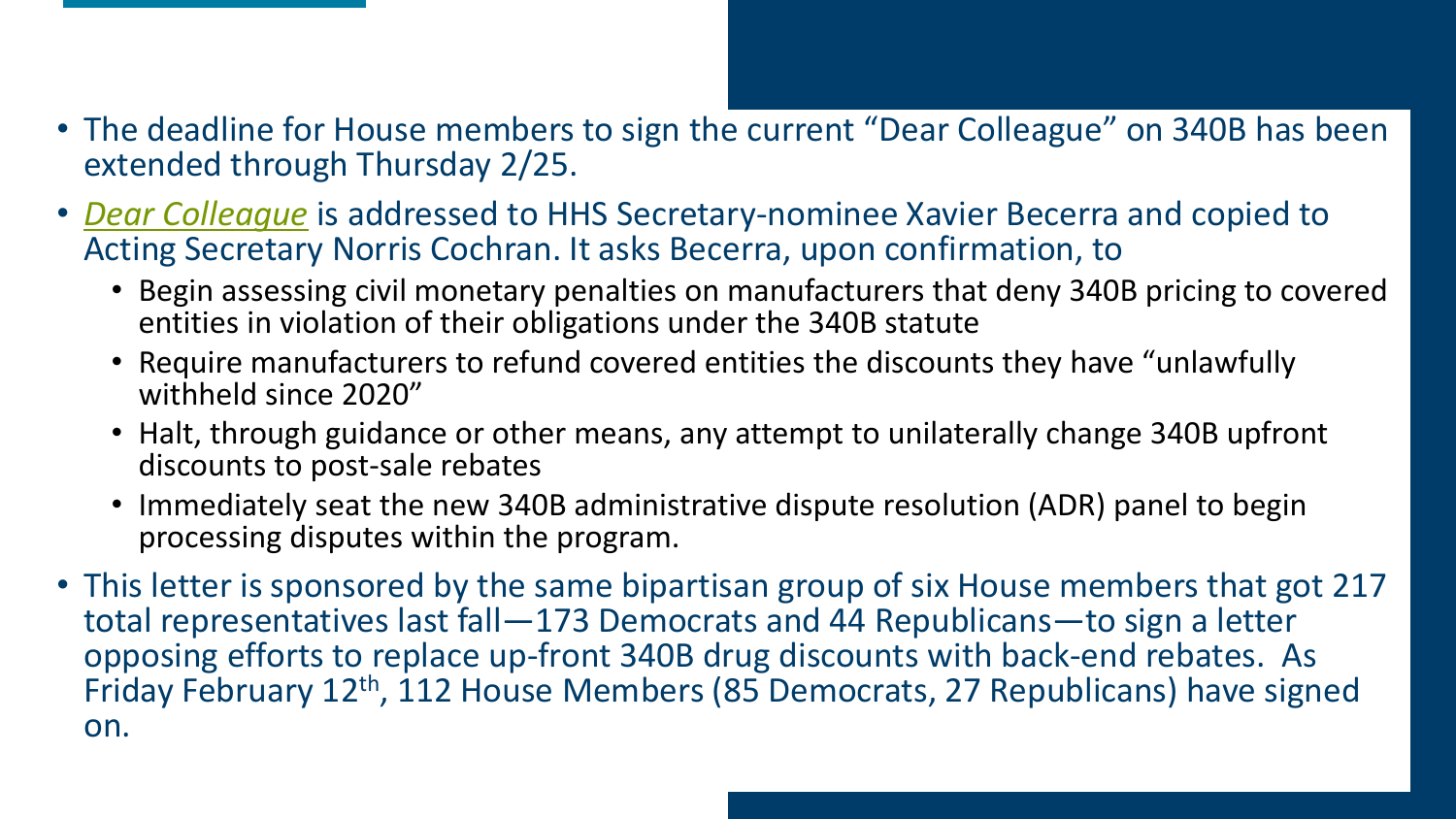### • State activity:

- SV serves as Chair of SCPHCA Legislative Committee
- Participated in meetings and press conferences related to General Assembly debate on vaccine eligibility guidelines

## **Advocacy & Health Policy**

**[www.hcadvocacy.org](http://www.hcadvocacy.org/)**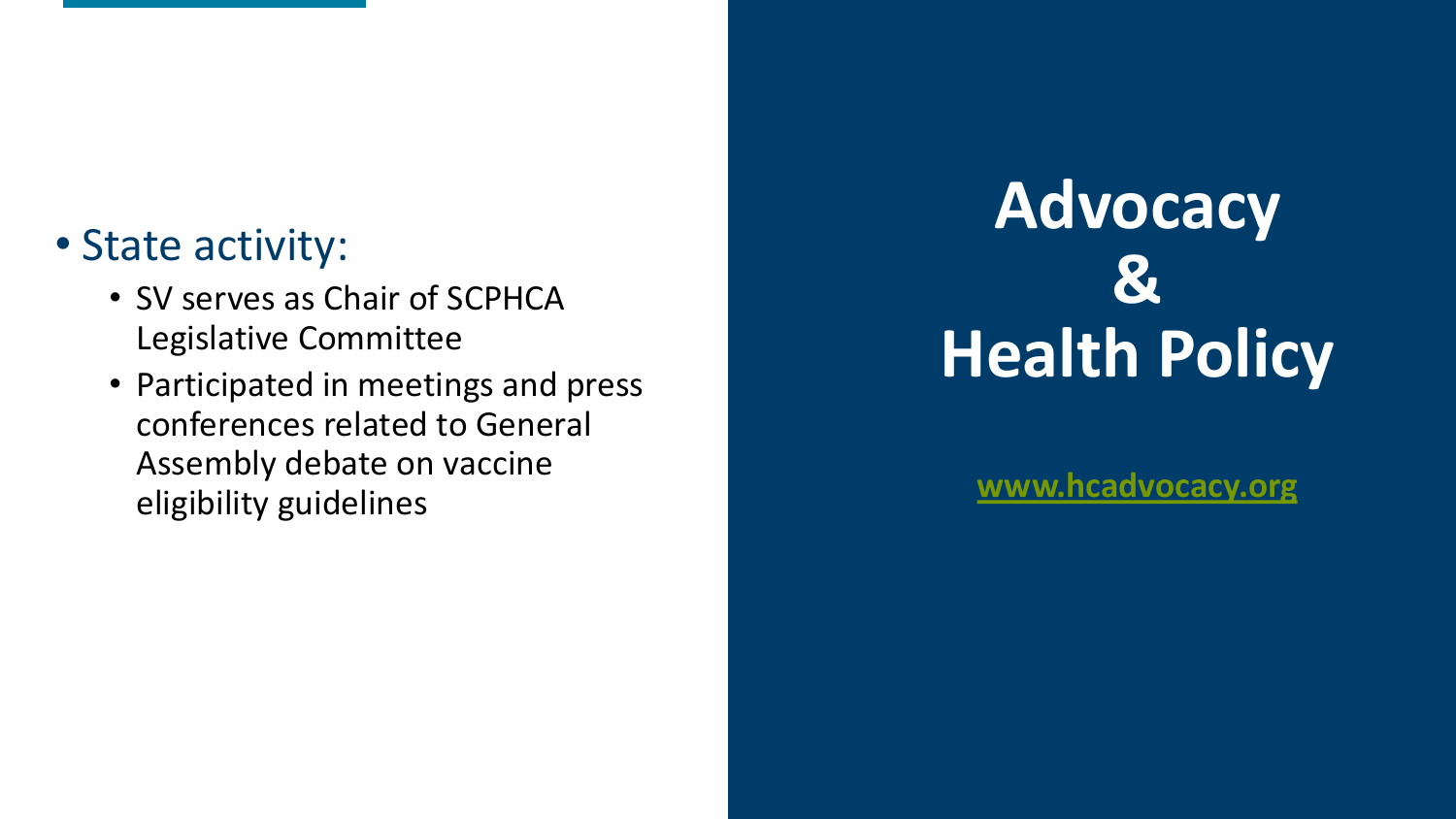- Leadership and Staff Development:
	- Leadership Team weekly briefings continue each Monday.
- Covid 19 Response:
	- Participating in weekly response team meetings and every-otherweek provider briefings.
	- Responsible for compilation and submission of weekly report to HRSA which has been expanded to include vaccination data.
- Clinical Departments:
	- Overall:
		- Collaborated with medical staff leadership, Finance, and HR to develop defined provider employment categories to streamline recruitment and contract negotiations.
	- Department of Pediatrics:
		- Discussions with Dr. David Bowen pediatrician with family connection and interest in settling in Greenwood – concluded with commitment for him to join us in May 2021.
		- Secured legal opinion regarding contract questions raised by Dr. Jessica Groot whose final contract commitment is still pending.

**Strategic & Operational Updates**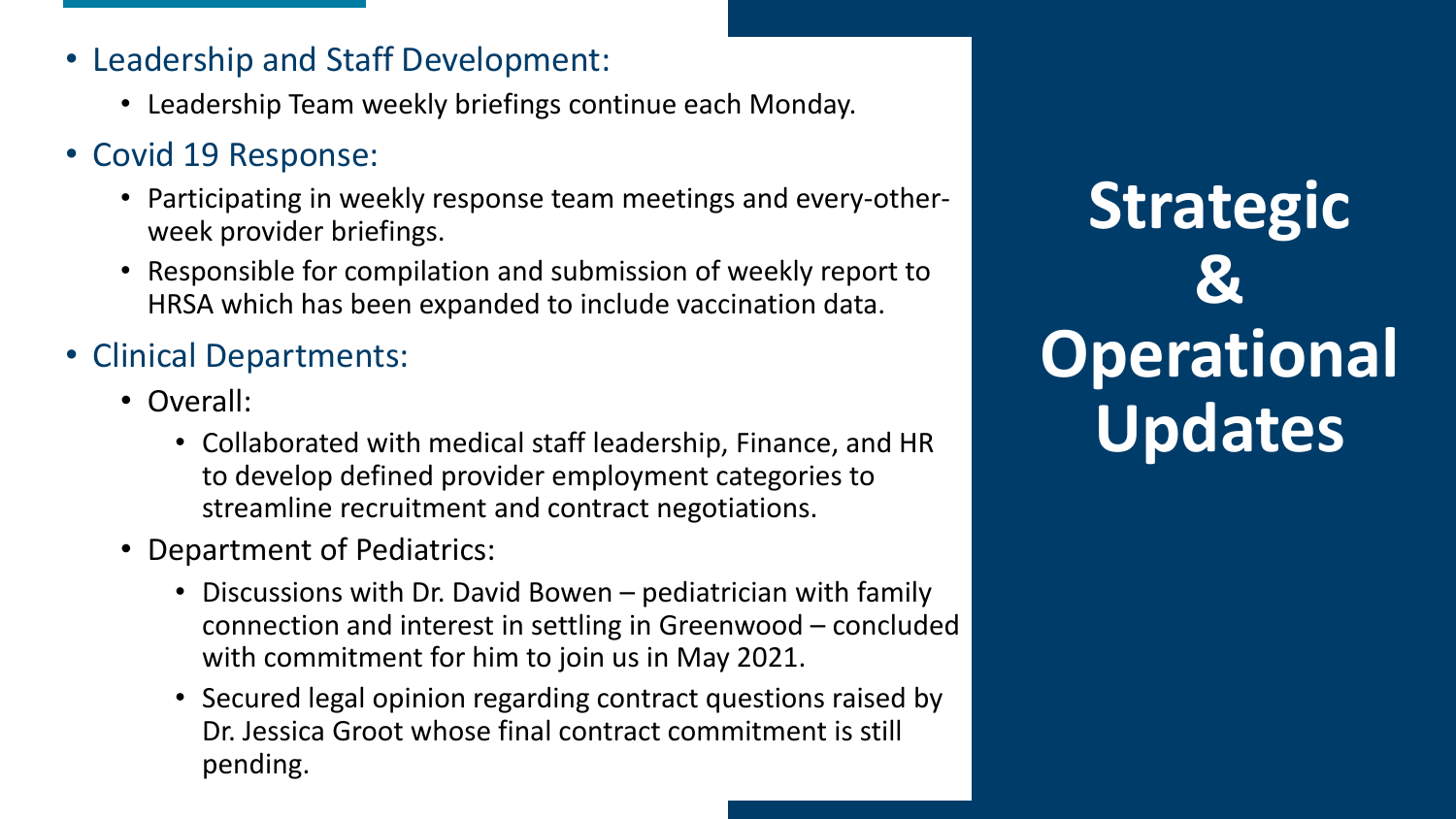- Clinical Departments (continued):
	- Department of Family Medicine:
		- No specific activities to report.
	- Department of Pharmacy:
		- No specific activities to report.
	- Integrated Behavioral Health:
		- No specific activities to report.
- Funding:
	- No specific activities other than advocacy at the federal and state level
- Board Development:
	- Executive Committee meeting held February 18th
	- To be included in Executive Committee Report.

**Strategic & Operational Updates**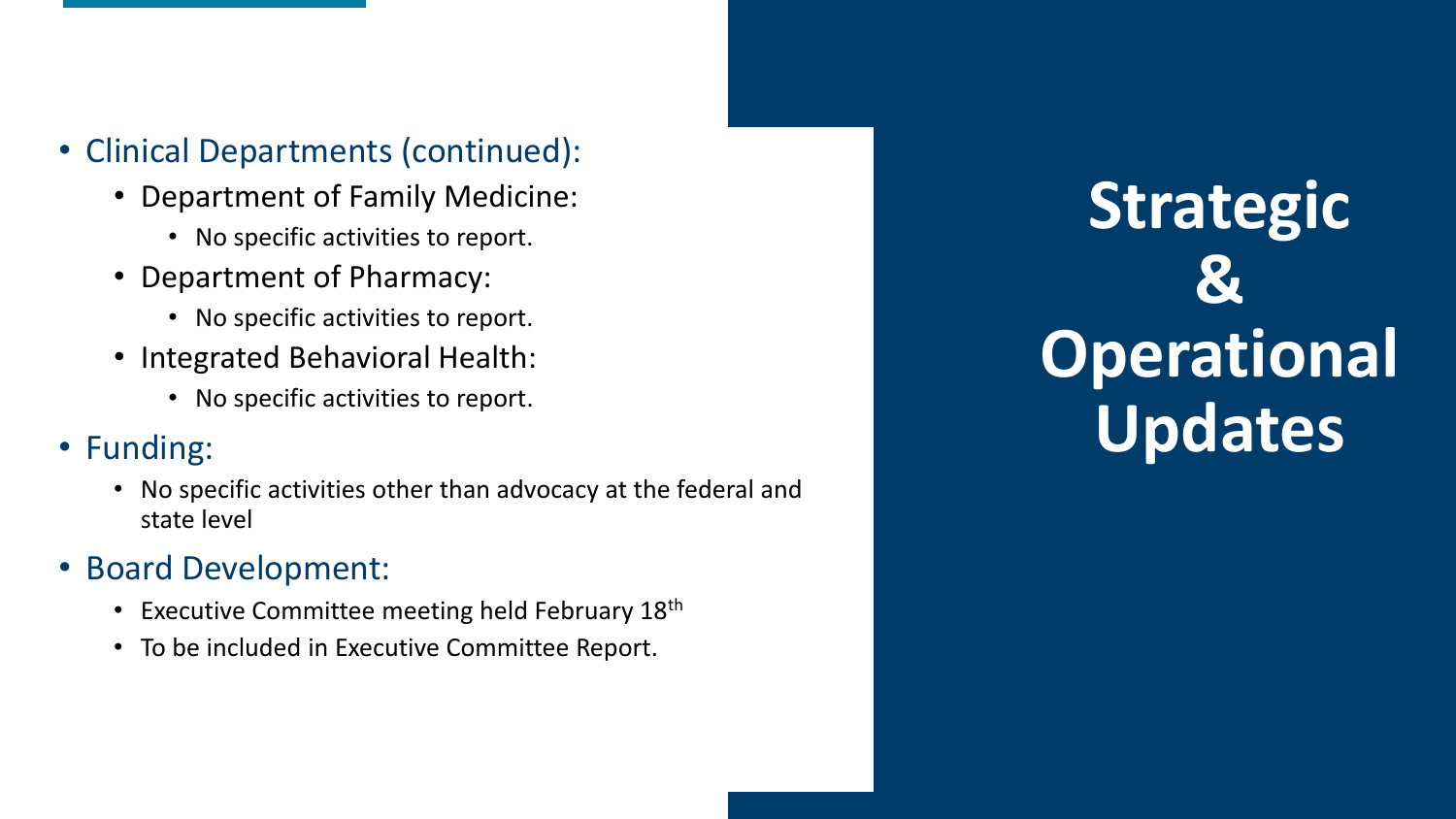• Participated in regular meetings of those partnerships and affiliations listed. Notable activities this reporting period include:

#### • OCHIN:

- CEO Steering Committee held monthly.
- Also participating in monthly Progressive Leadership Lab.
- Pleased to announce that Dr. Simons is serving as the Co-chair for the Clinical and Operations Group

#### • SCPHCA:

- Monthly meetings of Legislative Committee, 330 Network, and Board of Directors.
- This month I provided an update to the 330 Network on issues related to the 340B Program.

#### • CIMS:

- Monthly meetings of Managing Partners.
- Chair of Clinical and Care Coordination Committee which meets monthly, and in which CHC's Quality and Population Health team are active and well-respected participants.

### • Beckman Center for Mental Health Services:

• Community Stakeholders meeting upcoming – BHC Jessica Jacobs and I will attend virtually

### **External Partnerships & Affiliations**

#### **Community Integrated Management Services (CIMS)**

- Managing Partner Parliamentarian
- Chair of the Clinical and Care Coordination Committee

#### South Carolina Primary Health Care Association (SCPHCA)

- Board Member
- Chair of Legislative Committee
	- Lead on 340B Task Force

#### National Association of Community Health Centers (NACHC)

- Board Member
- Member of Legislative, Health Policy , and Rural Health Committees
	- Chair of 340B/Pharmacy Access Work Group
		- Member of Task Force on Undoing Racism

#### Beckman Center for Mental Health Services

**OCHIN CEO Steering Committee**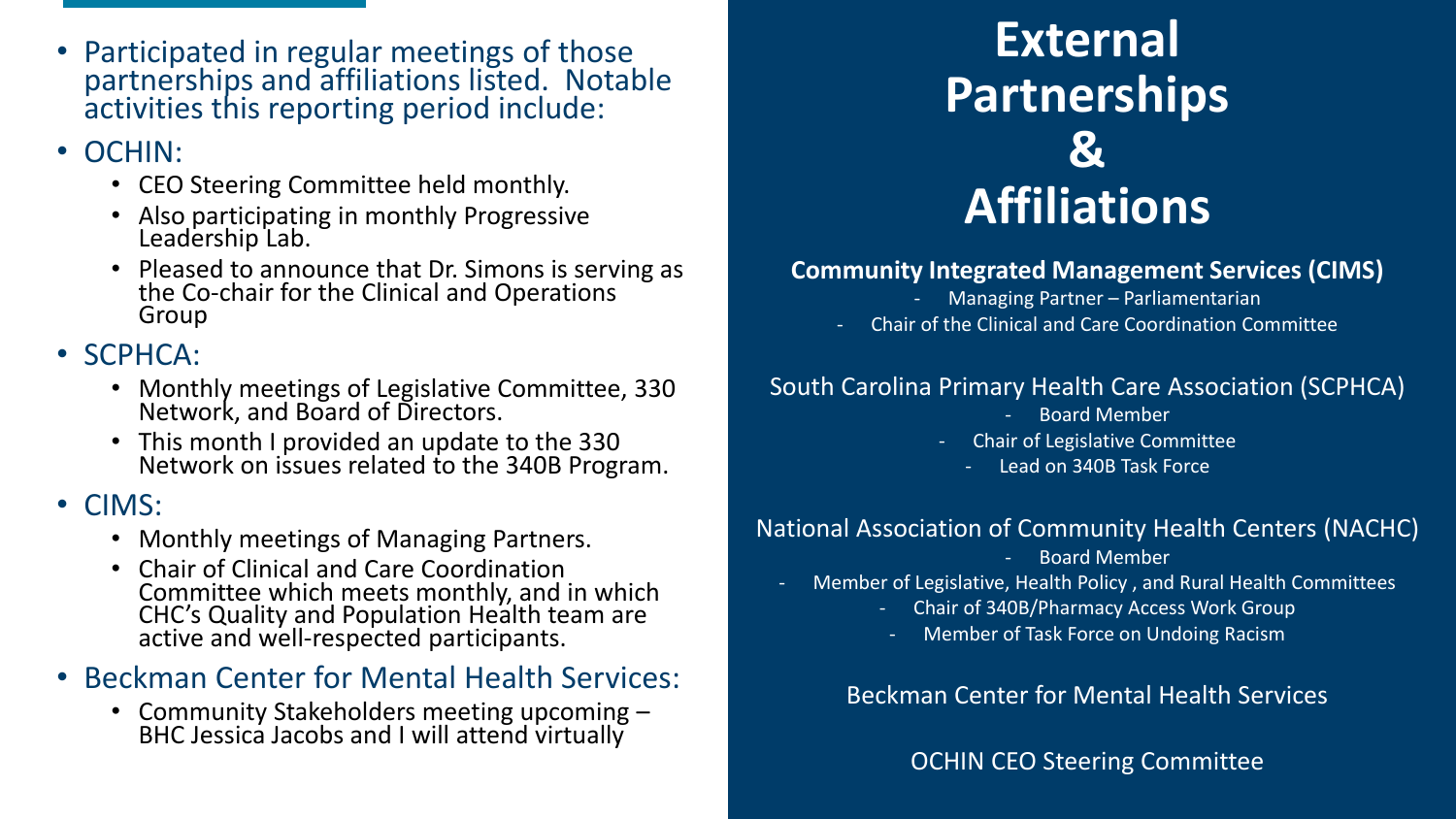#### NACHC:

- 100% turnover in Federal Affairs and Health Policy staff has resulted in:
	- Multiple meetings and briefings;
	- Request that I provide updates on 340B for all NACHC committees during upcoming Policy and Issues Forum;
	- Request for assistance in developing a 340B educational session and briefing for P&I; and
	- Countless inquiries from PCAs and health centers across the country.
- Participating as a member of the BOD task force appointed to develop an RFP and oversee vendor selection for a forensic organizational assessment, which thus far has:
	- Developed and released the RFP
	- Reviewed incoming questions and developed an FAQ document for interested vendors;
	- Received 9 proposals; and
	- Begun the process of individual review and scoring of those documents.
- Also participating on the Task Force on Undoing Racism which meets monthly.
- 2021 Policy and Issues Forum:
	- Committee meetings and educational sessions are spread over the next month; and
	- Along with three Board member, I am registered for the Board Member Boot Camp.

### **External Partnerships & Affiliations**

#### **Community Integrated Management Services (CIMS)**

- Managing Partner Parliamentarian
- Chair of the Clinical and Care Coordination Committee

#### South Carolina Primary Health Care Association (SCPHCA)

- Board Member
- Chair of Legislative Committee
	- Lead on 340B Task Force

#### National Association of Community Health Centers (NACHC)

- Board Member
- Member of Legislative, Health Policy , and Rural Health Committees
	- Chair of 340B/Pharmacy Access Work Group
		- Member of Task Force on Undoing Racism

#### Beckman Center for Mental Health Services

#### OCHIN CEO Steering Committee